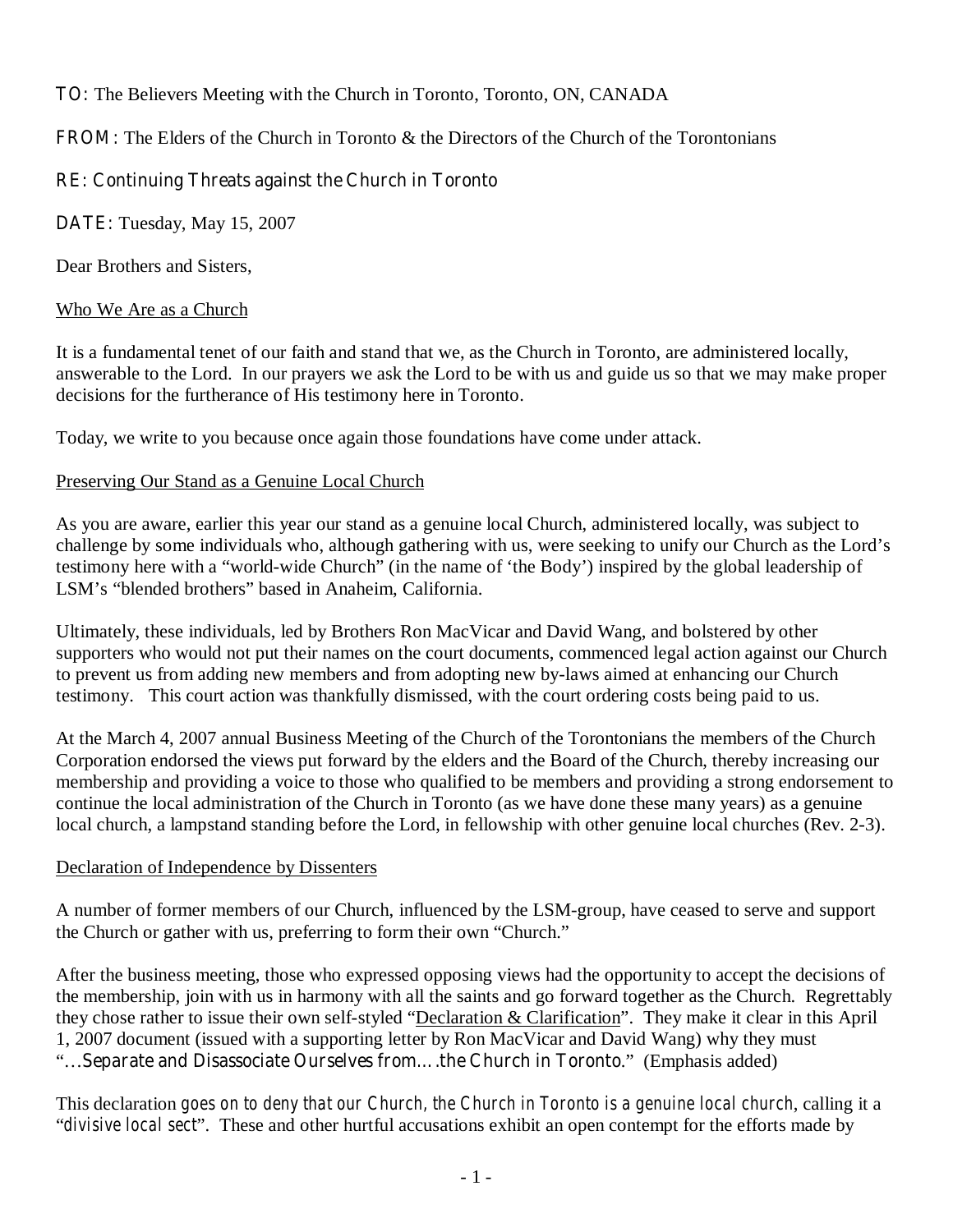many brothers and sisters to further our testimony as the Church in Toronto to fulfill the Lord's purpose here in Toronto.

Since that time, members of this disaffected group, which we believe is fully supported by the "blended brothers" associated with LSM, have been meeting together apart from the Church in Toronto. Brothers MacVicar & Wang have also established a business entity for the creation of their own "Church" separate and apart from us, which they called "THE LOCAL CHURCH IN TORONTO" [Business ID #170392229].

### The Continued Attack

Having started their own "church," it appears that those now meeting apart from us wish to recruit our members and ultimately gain the assets of our Church. Rather than accept our determinations at the business meeting and the endorsement given to us by the Court to function as a genuine local church, those now apart from us in spirit and presence continue to seek to interfere with us in order to undermine the leadership of our Church.

A related party of LSM-group members sought access to the church's financial records for inspection prior to the business meeting. The Church's financial accounts were opened for inspection on March 10, just after the business meeting. Questions were raised by members of this group at the business meeting. Their queries were answered by the directors at that time and also in-depth at subsequent Church gatherings (e.g. Tuesday, March 6).

Despite these extraordinary efforts by the Church to satisfy this dissenting party of LSM-group members that there was no merit to any complaint or allegation relating to the operations of our Church, the Church directors recently received a subsequent request from a party composed of Ron MacVicar, Mark Chiang, Soan-Lin Liu & Bridget Weber to conduct an intrusive & exhaustive investigation into the Church's financial records.

### The May 10 Demand

This dissenting group has expressed the desire to "fully review all of the corporate records" of our Church. The letter from them dated May 10, 2007 contains over 14 separate and distinct demands, each with a number of sub-demands including wishing to examine "the auditor's report for each of the last 10 years."

To adequately address every item they seek would require countless hours of effort and energy on the part of directors, auditors and their helpers. They want to take "over two or three days," with a "total inspection time of between 16 – 24 hours."

The Church in Toronto's eldership has always published financial reports and has had independent auditors involved to ensure that the Church was run properly and in accordance with the standards of wise stewards. What possible proper purpose could be achieved by these individuals in their further enquiry, having already left us and embarked on their own course through their own "Church"?

### More Legal Action?

Part of their purpose can be seen from the fact that their letter was also copied to the law firm Gowling, Lafleur & Henderson. This is the same law firm which unsuccessfully represented Brothers MacVicar, Wang *et. al*. in their previous application to the Ontario Superior Court. Hence the current action of this party of LSMsupporters, acting in concert with the same law firm, could only be taken as a threat of further potential legal action against the Church in what appears to be the start of further harassment to the good-faith efforts of Church leadership to maintain the proper operation of the Church in Toronto. Rather than gathering with us and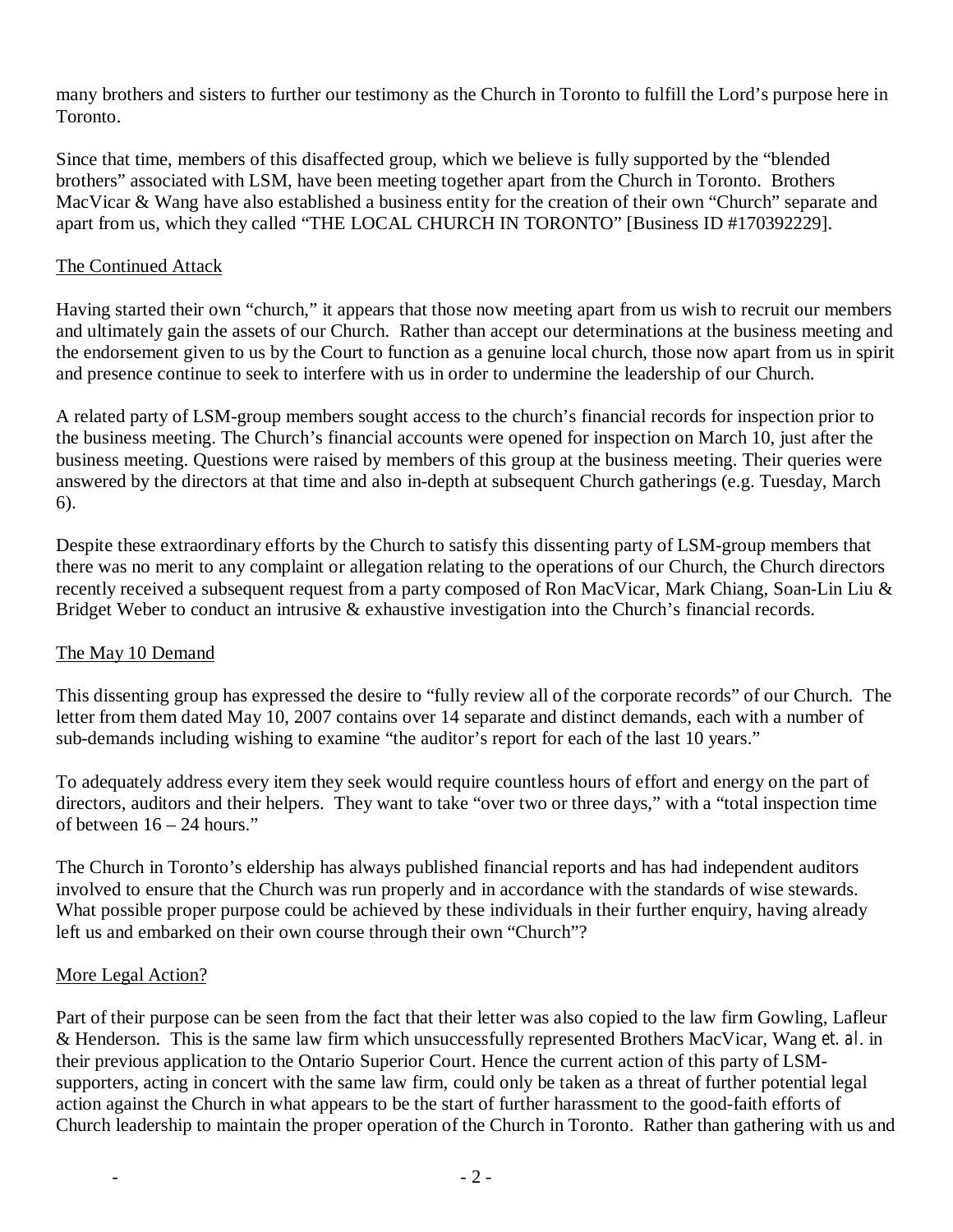moving forward to do the Lord's work together, these individuals seem prepared to ignore the biblical admonition against taking fellow-believers to court (1 Cor. 6) because they cannot win in hearts and minds of those who are standing with the Church in Toronto rather than with their newly constituted "LSM-Church."

## What the Dissenters Really Want

The request which the Church directors have received should be viewed in the light of these recent events and the actions of those who oppose us so vehemently that they have taken the Church to court and have now formed their own "church." They do not desire to practice oneness, harmony or any positive purpose. Rather they seek to cause dissention among us and to recruit our members to their cause. These people are requesting virtually unrestricted access to the Church's business records to cause us continued expense in time and money in responding to them. Having departed, one might ask what further interest do they have in the business affairs of the Church? What benefit do they wish to bestow upon us, whom they view as deviated from what they consider the right path—following the global leadership of LSM's "blended brothers" in one world-wide "Church"?

The actions of this party composed of Ron MacVicar, Mark Chiang, Soan-Lin Liu & Bridget Weber are not to accomplish any proper purpose. They are in fact allied with (if not members of ) Toronto's LSM-group which has denounced us and set up their own "Church" with the assistance of LSM's "blended brothers" from the United States. They are not content to practice according to their beliefs and follow their self-chosen leadership. Rather, they wish to further harass and inconvenience the Church in Toronto as part of a strategy of promoting themselves. Their legitimacy as a church should be focused on their own efforts to witness and worship, not in the promotion of controversy among the membership of the Church in Toronto.

## The Same Story All Over Again

This type of action by an LSM-inspired group is not without precedent. The LSM-group in Columbus, OH demanded access to the Church in Columbus's financial records. An array of 80+ unproven accusations of alleged "financial misdeeds" was formulated and published on the Internet. Already, here in Toronto, malicious accusations and anonymous slanders related to financial "mismanagement" by the Church in Toronto's directors and officers have appeared on the Internet. Our view is that the motivation behind this group is not a positive one, but rather a simple "fishing expedition" to manufacture controversy and further fuel unfounded malicious attacks against the Church.

Given the current standing of the parties requesting access to the Church financial records, the elders regard this as an illegitimate attempt to harass and inconvenience the Church. Consequently the directors, through their legal counsel, have informed those seeking this information and their legal counsel that their request has been denied (see the attached document).

Moreover, should this group initiate further legal action against the Church we are quite prepared to take defensive action in accordance with our duties as elders and directors to protect the best interests of our Church. We intend to meet any further court action with counter-motions to have them declared vexatious litigants. Moreover, this pattern of outrageous behaviour --repeatedly launching frivolous law suits-- wastes the saints' time and money (which was offered to the Lord for His purposes.)

We ask the faithful saints to continue standing together with the Lord, with the Church and with the Church eldership as we pass through these trying circumstances. We also ask that you pray for those who departed and are no longer united with us. Please continue to pray for our Church and all those everywhere who carry forth Christ's promise of redemption and salvation to fulfill God's eternal purpose.